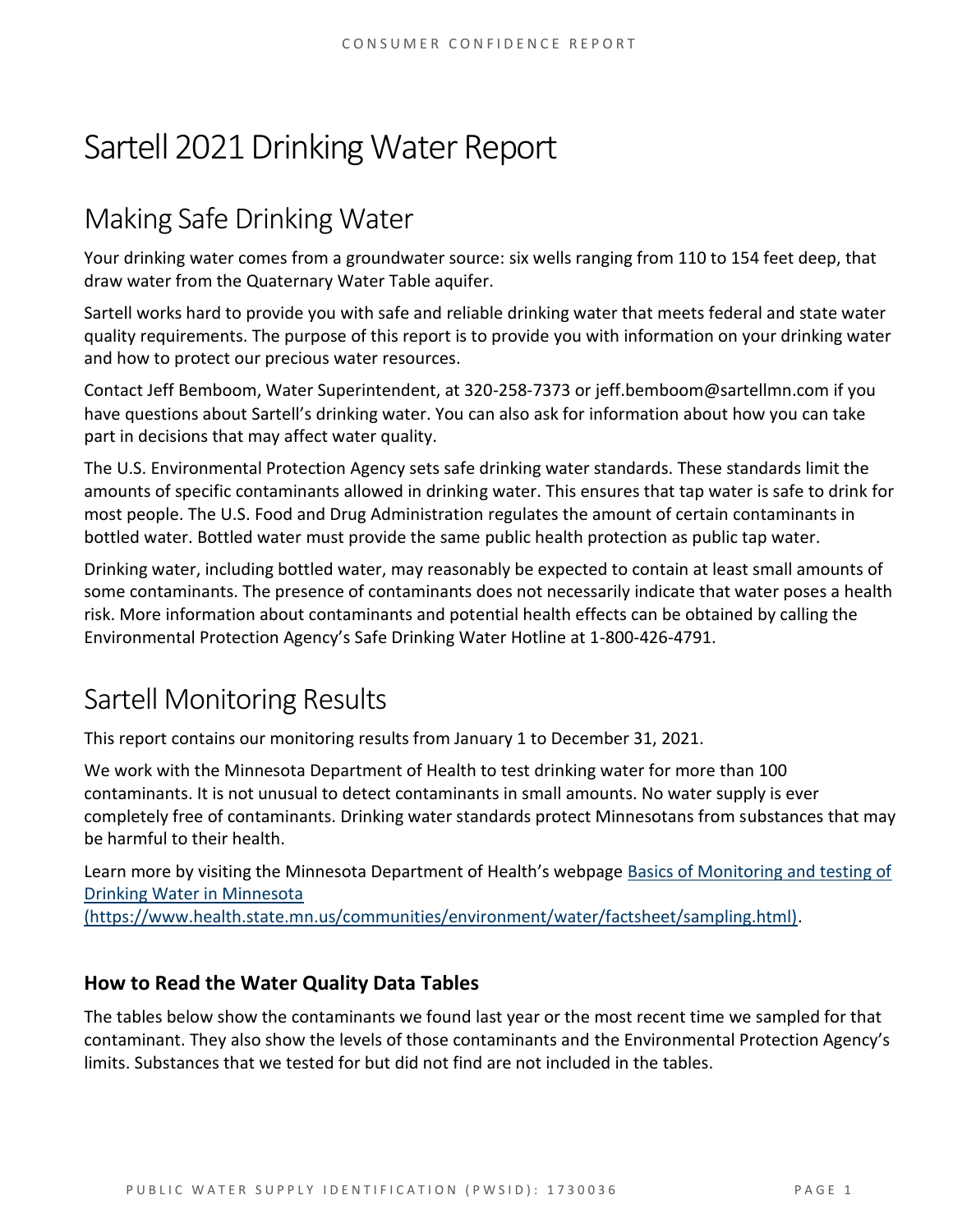We sample for some contaminants less than once a year because their levels in water are not expected to change from year to year. If we found any of these contaminants the last time we sampled for them, we included them in the tables below with the detection date.

We may have done additional monitoring for contaminants that are not included in the Safe Drinking Water Act. To request a copy of these results, call the Minnesota Department of Health at 651-201-4700 between 8:00 a.m. and 4:30 p.m., Monday through Friday.

Some contaminants are monitored regularly throughout the year, and rolling (or moving) annual averages are used to manage compliance. Because of this averaging, there are times where the Range of Detected Test Results for the calendar year is lower than the Highest Average or Highest Single Test Result, because it occurred in the previous calendar year.

### **Definitions**

- AL (Action Level): The concentration of a contaminant which, if exceeded, triggers treatment or other requirements which a water system must follow.
- **EPA:** Environmental Protection Agency
- **MCL (Maximum contaminant level)**: The highest level of a contaminant that is allowed in drinking water. MCLs are set as close to the MCLGs as feasible using the best available treatment technology.
- **MCLG (Maximum contaminant level goal)**: The level of a contaminant in drinking water below which there is no known or expected risk to health. MCLGs allow for a margin of safety.
- **MRDL (Maximum residual disinfectant level):** The highest level of a disinfectant allowed in drinking water. There is convincing evidence that addition of a disinfectant is necessary for control of microbial contaminants.
- **MRDLG (Maximum residual disinfectant level goal)**: The level of a drinking water disinfectant below which there is no known or expected risk to health. MRDLGs do not reflect the benefits of the use of disinfectants to control microbial contaminants.
- **N/A (Not applicable)**: Does not apply.
- **ppb (parts per billion)**: One part per billion in water is like one drop in one billion drops of water, or about one drop in a swimming pool. ppb is the same as micrograms per liter ( $\mu$ g/l).
- **ppm (parts per million)**: One part per million is like one drop in one million drops of water, or about one cup in a swimming pool. ppm is the same as milligrams per liter (mg/l).
- **PWSID: Public water system identification.**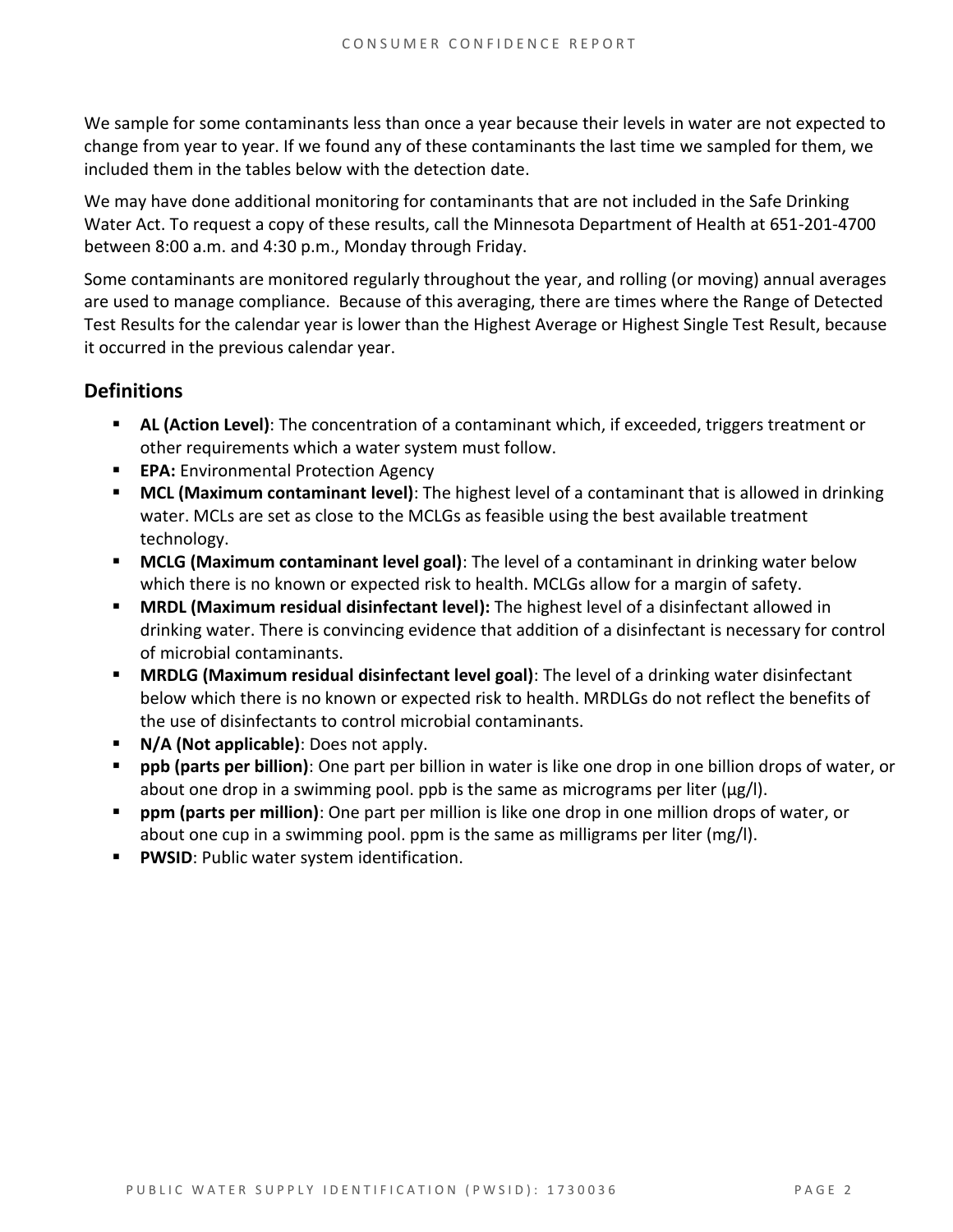# **Monitoring Results – Regulated Substances**

| LEAD AND COPPER - Tested at customer taps.                   |                                         |                                           |                                                   |                                                                             |                  |                                        |  |  |
|--------------------------------------------------------------|-----------------------------------------|-------------------------------------------|---------------------------------------------------|-----------------------------------------------------------------------------|------------------|----------------------------------------|--|--|
| <b>Contaminant</b> (Date, if<br>sampled in previous<br>year) | EPA's<br><b>Ideal</b><br>Goal<br>(MCLG) | EPA's<br><b>Action</b><br>Level           | 90% of<br><b>Results Were</b><br><b>Less Than</b> | <b>Number</b><br><b>of</b><br><b>Homes</b><br>with<br>High<br><b>Levels</b> | <b>Violation</b> | <b>Typical Sources</b>                 |  |  |
| Lead                                                         | 0 ppb                                   | 90% of<br>homes<br>less than<br>15 ppb    | $0.84$ ppb                                        | 0 out of<br>30                                                              | NO.              | Corrosion of<br>household<br>plumbing. |  |  |
| Copper                                                       | 0 ppm                                   | 90% of<br>homes<br>less than<br>$1.3$ ppm | 0.86 ppm                                          | 0 out of<br>30                                                              | <b>NO</b>        | Corrosion of<br>household<br>plumbing. |  |  |

| INORGANIC & ORGANIC CONTAMINANTS - Tested in drinking water. |  |  |  |
|--------------------------------------------------------------|--|--|--|
|                                                              |  |  |  |

| <b>Contaminant</b><br>(Date, if sampled<br>in previous year) | EPA's<br><b>Ideal</b><br>Goal<br>(MCLG) | EPA's<br>Limit<br>(MCL) | <b>Highest</b><br><b>Average or</b><br><b>Highest Single</b><br><b>Test Result</b> | <b>Range of</b><br><b>Detected</b><br><b>Test Results</b> | <b>Violation</b> | <b>Typical Sources</b>                                                                                          |
|--------------------------------------------------------------|-----------------------------------------|-------------------------|------------------------------------------------------------------------------------|-----------------------------------------------------------|------------------|-----------------------------------------------------------------------------------------------------------------|
| <b>Nitrate</b>                                               | 10 ppm                                  | 10.4<br>ppm             | $0.17$ ppm                                                                         | $0.05 - 0.17$<br>ppm                                      | NO.              | <b>Runoff from fertilizer</b><br>use; Leaching from<br>septic tanks, sewage;<br>Erosion of natural<br>deposits. |
| <b>Barium</b><br>(03/25/19)                                  | 2 ppm                                   | 2 ppm                   | $0.14$ ppm                                                                         | N/A                                                       | NO.              | Discharge of drilling<br>wastes; Discharge<br>from metal refineries;<br>Erosion of natural<br>deposit.          |
| Dalapon (2019)                                               | $200$ ppb                               | 200<br>ppb              | $1.1$ ppb                                                                          | N/A                                                       | NO.              | Runoff from herbicide<br>used on rights of way.                                                                 |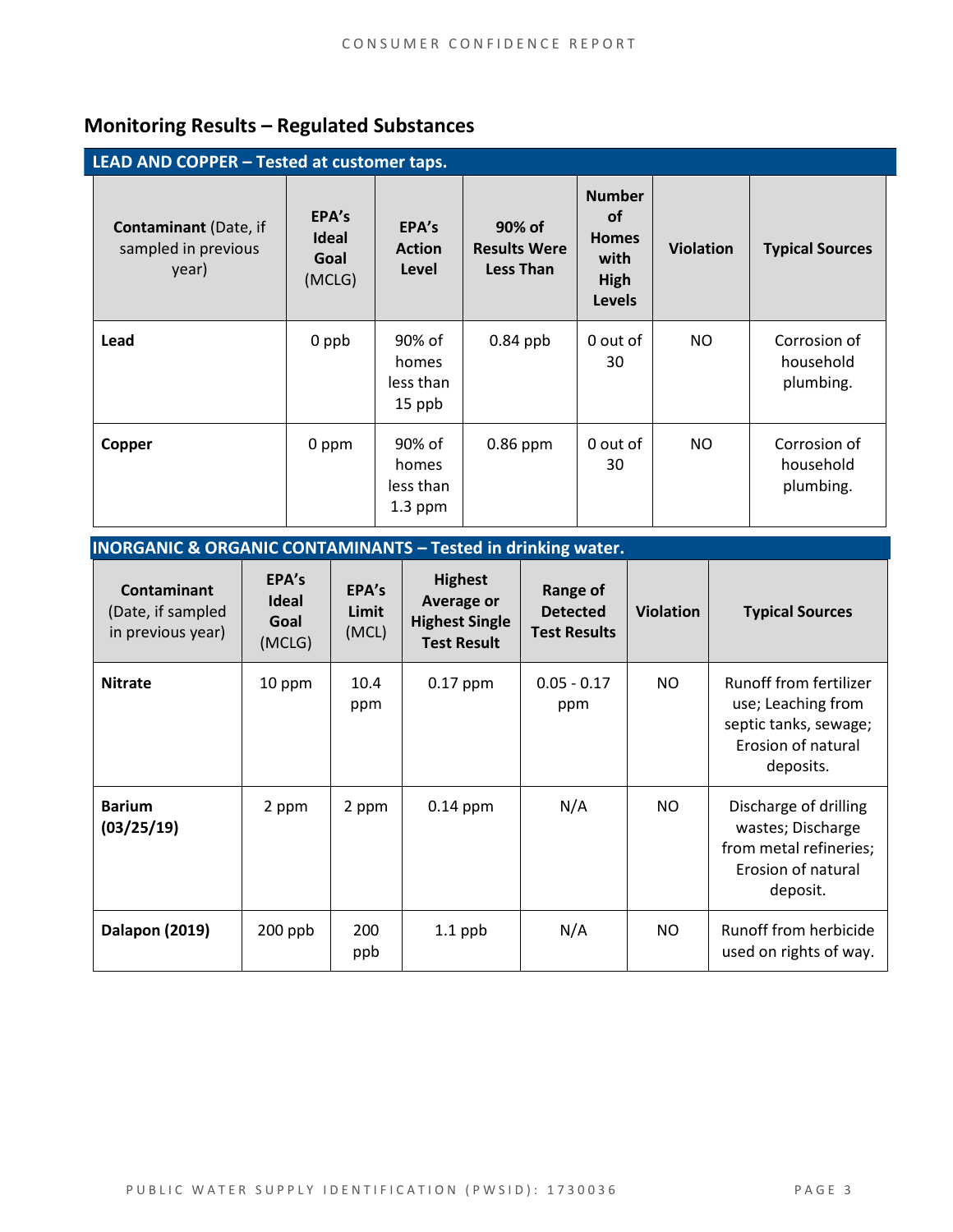| <b>CONTAMINANTS RELATED TO DISINFECTION - Tested in drinking water.</b> |                                               |                                    |                                                                                              |                                                    |                  |                                                  |  |  |
|-------------------------------------------------------------------------|-----------------------------------------------|------------------------------------|----------------------------------------------------------------------------------------------|----------------------------------------------------|------------------|--------------------------------------------------|--|--|
| <b>Substance (Date, if</b><br>sampled in previous<br>year)              | <b>EPA's Ideal</b><br>Goal (MCLG<br>or MRDLG) | EPA's<br>Limit<br>(MCL or<br>MRDL) | <b>Highest</b><br><b>Average or</b><br><b>Highest</b><br><b>Single Test</b><br><b>Result</b> | Range of<br><b>Detected</b><br><b>Test Results</b> | <b>Violation</b> | <b>Typical Sources</b>                           |  |  |
| <b>Total</b><br><b>Trihalomethanes</b><br>(TTHMs)                       | N/A                                           | 80 ppb                             | 57.7 ppb                                                                                     | $10.50 -$<br>69.40 ppb                             | NO.              | By-product of<br>drinking water<br>disinfection. |  |  |
| <b>Total Chlorine</b>                                                   | $4.0$ ppm                                     | $4.0$ ppm                          | $0.86$ ppm                                                                                   | $0.56 - 1.07$<br>ppm                               | NO.              | Water additive<br>used to control<br>microbes.   |  |  |
| <b>Total Haloacetic</b><br>Acids (HAA)                                  | N/A                                           | 60 ppb                             | 51.4 ppb                                                                                     | $2.70 - 64.10$<br>ppb                              | NO.              | By-product of<br>drinking water<br>disinfection. |  |  |

Total HAA refers to HAA5

#### **Potential Health Effects and Corrective Actions (If Applicable)**

Total Haloacetic Acids (HAA): During the year our system had a HAA result that was greater than the MCL. Since there is variability in sampling results, and this is not an acute contaminant, four quarterly sample results are used to determine compliance for this contaminant. Quarterly monitoring for HAA was conducted on our system and the annual average was less than the MCL, so a violation was not issued.

| <b>OTHER SUBSTANCES - Tested in drinking water.</b> |                                      |                         |                                                                             |                                                    |                  |                                                                               |  |  |
|-----------------------------------------------------|--------------------------------------|-------------------------|-----------------------------------------------------------------------------|----------------------------------------------------|------------------|-------------------------------------------------------------------------------|--|--|
| Substance (Date,<br>if sampled in<br>previous year) | EPA's<br><b>Ideal Goal</b><br>(MCLG) | EPA's<br>Limit<br>(MCL) | <b>Highest</b><br>Average or<br><b>Highest Single</b><br><b>Test Result</b> | Range of<br><b>Detected</b><br><b>Test Results</b> | <b>Violation</b> | <b>Typical Sources</b>                                                        |  |  |
| <b>Fluoride</b>                                     | $4.0$ ppm                            | $4.0$ ppm               | $0.69$ ppm                                                                  | $0.61 - 0.81$<br>ppm                               | NO.              | Erosion of natural<br>deposits; Water<br>additive to promote<br>strong teeth. |  |  |

#### **Potential Health Effects and Corrective Actions (If Applicable)**

Fluoride: Fluoride is nature's cavity fighter, with small amounts present naturally in many drinking water sources. There is an overwhelming weight of credible, peer-reviewed, scientific evidence that fluoridation reduces tooth decay and cavities in children and adults, even when there is availability of fluoride from other sources, such as fluoride toothpaste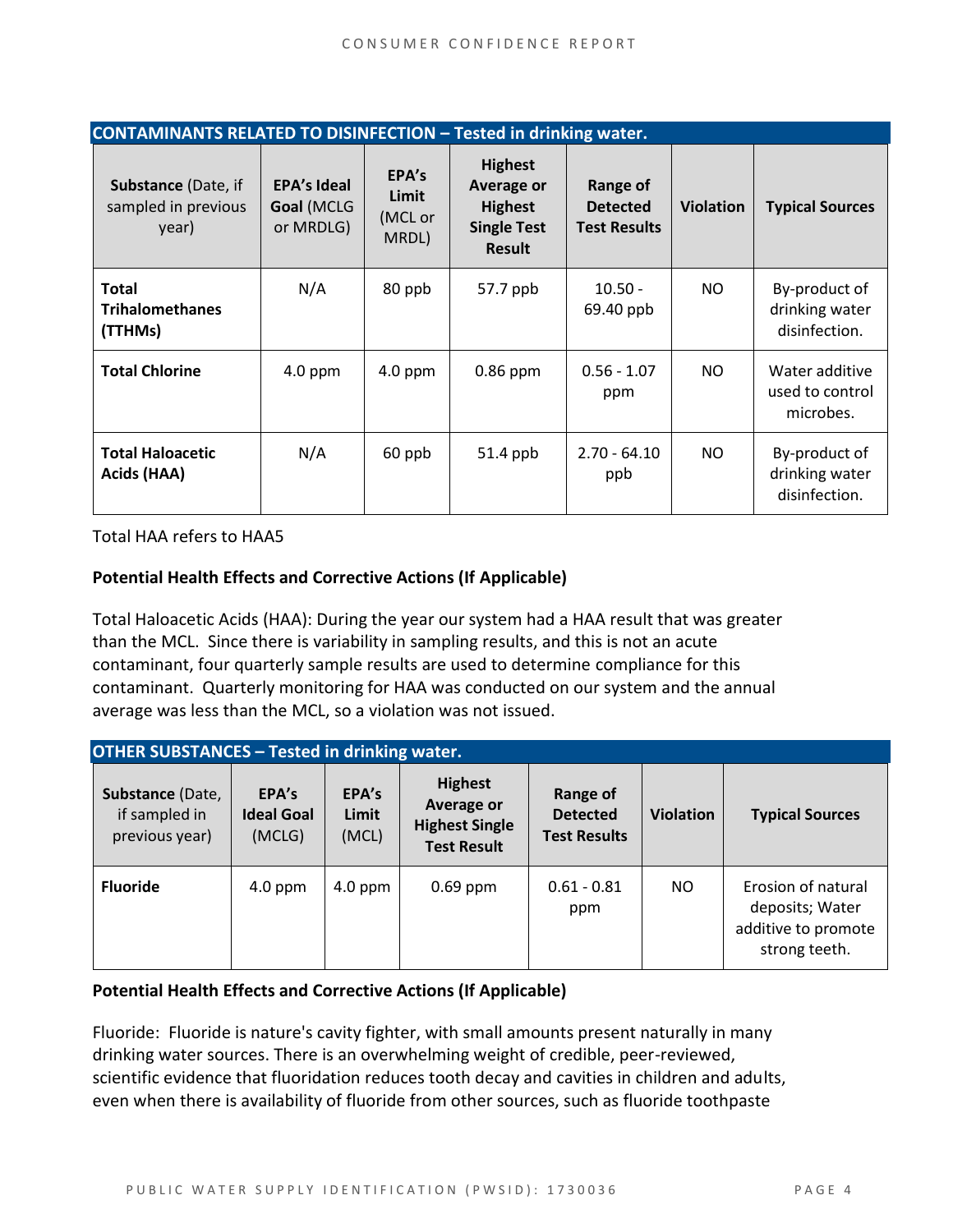and mouth rinses. Since studies show that optimal fluoride levels in drinking water benefit public health, municipal community water systems adjust the level of fluoride in the water to an optimal concentration between 0.5 to 0.9 parts per million (ppm) to protect your teeth. Fluoride levels below 2.0 ppm are not expected to increase the risk of a cosmetic condition known as enamel fluorosis.

### **Some People Are More Vulnerable to Contaminants in Drinking Water**

Some people may be more vulnerable to contaminants in drinking water than the general population. Immuno-compromised persons such as persons with cancer undergoing chemotherapy, persons who have undergone organ transplants, people with HIV/AIDS or other immune system disorders, some elderly, and infants can be particularly at risk from infections. The developing fetus and therefore pregnant women may also be more vulnerable to contaminants in drinking water. These people or their caregivers should seek advice about drinking water from their health care providers. EPA/Centers for Disease Control (CDC) guidelines on appropriate means to lessen the risk of infection by *Cryptosporidium* and other microbial contaminants are available from the Safe Drinking Water Hotline at 1-800-426-4791.

# Learn More about Your Drinking Water

## **Drinking Water Sources**

Minnesota's primary drinking water sources are groundwater and surface water. Groundwater is the water found in aquifers beneath the surface of the land. Groundwater supplies 75 percent of Minnesota's drinking water. Surface water is the water in lakes, rivers, and streams above the surface of the land. Surface water supplies 25 percent of Minnesota's drinking water.

Contaminants can get in drinking water sources from the natural environment and from people's daily activities. There are five main types of contaminants in drinking water sources.

- **Microbial contaminants,** such as viruses, bacteria, and parasites. Sources include sewage treatment plants, septic systems, agricultural livestock operations, pets, and wildlife.
- **Inorganic contaminants** include salts and metals from natural sources (e.g. rock and soil), oil and gas production, mining and farming operations, urban stormwater runoff, and wastewater discharges.
- **Pesticides and herbicides** are chemicals used to reduce or kill unwanted plants and pests. Sources include agriculture, urban stormwater runoff, and commercial and residential properties.
- **Organic chemical contaminants** include synthetic and volatile organic compounds. Sources include industrial processes and petroleum production, gas stations, urban stormwater runoff, and septic systems.
- Radioactive contaminants such as radium, thorium, and uranium isotopes come from natural sources (e.g. radon gas from soils and rock), mining operations, and oil and gas production.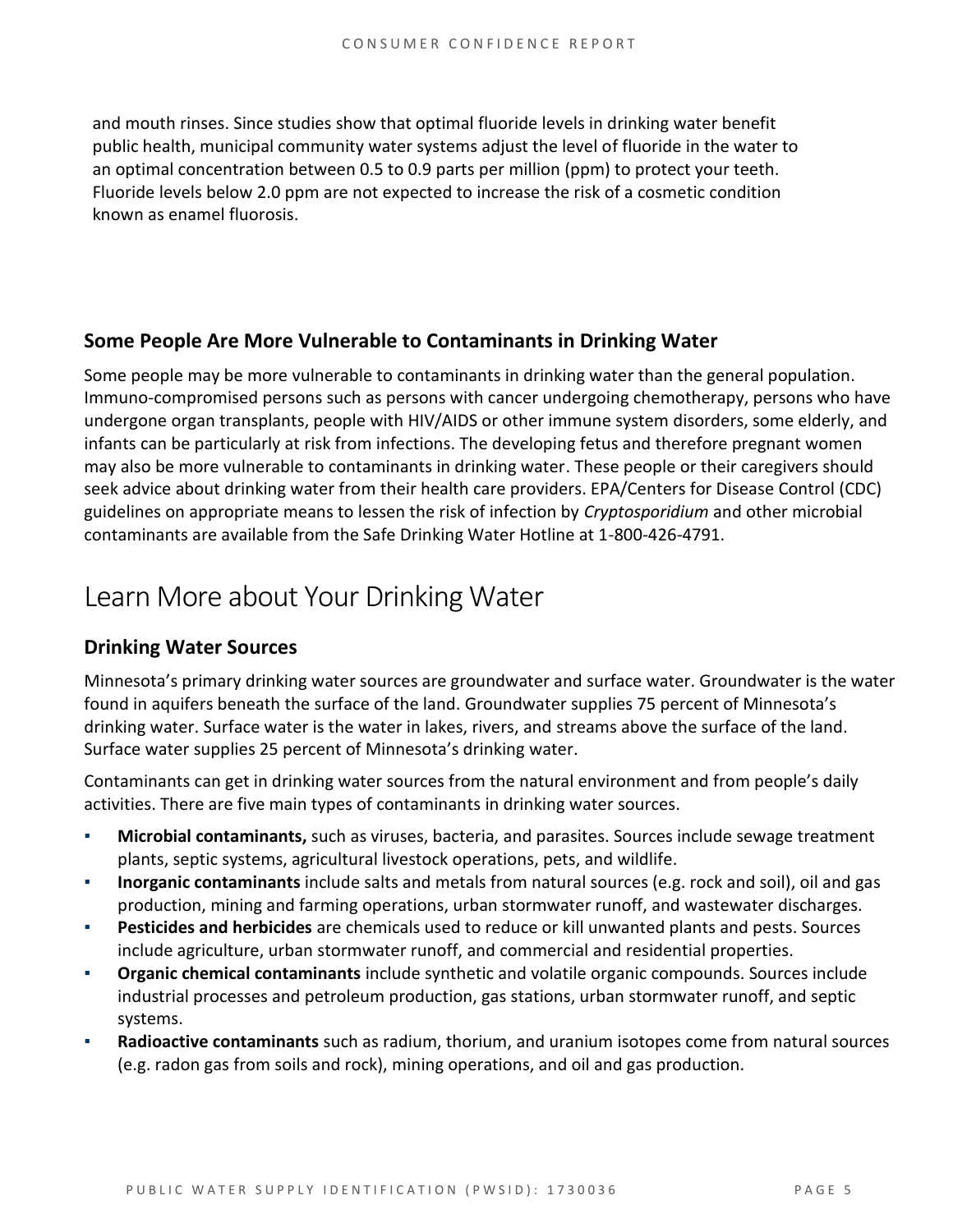The Minnesota Department of Health provides information about your drinking water source(s) in a source water assessment, including:

- How Sartell is protecting your drinking water source(s);
- Nearby threats to your drinking water sources;
- How easily water and pollution can move from the surface of the land into drinking water sources, based on natural geology and the way wells are constructed.

Find your source water assessment at [Source Water Assessments](https://www.health.state.mn.us/communities/environment/water/swp/swa)  [\(https://www.health.state.mn.us/communities/environment/water/swp/swa\)](https://www.health.state.mn.us/communities/environment/water/swp/swa) or call 651-201-4700 between 8:00 a.m. and 4:30 p.m., Monday through Friday.

### **Lead in Drinking Water**

You may be in contact with lead through paint, water, dust, soil, food, hobbies, or your job. Coming in contact with lead can cause serious health problems for everyone. There is no safe level of lead. Babies, children under six years, and pregnant women are at the highest risk.

Lead is rarely in a drinking water source, but it can get in your drinking water as it passes through lead service lines and your household plumbing system. Sartell is responsible for providing high quality drinking water, but it cannot control the plumbing materials used in private buildings.

Read below to learn how you can protect yourself from lead in drinking water.

- 1. **Let the water run** for 30-60 seconds before using it for drinking or cooking if the water has not been turned on in over six hours. If you have a lead service line, you may need to let the water run longer. A service line is the underground pipe that brings water from the main water pipe under the street to your home.
	- You can find out if you have a lead service line by contacting your public water system, or you can check by following the steps at: [https://www.mprnews.org/story/2016/06/24/npr-find-lead](https://www.mprnews.org/story/2016/06/24/npr-find-lead-pipes-in-your-home)[pipes-in-your-home](https://www.mprnews.org/story/2016/06/24/npr-find-lead-pipes-in-your-home)
	- The only way to know if lead has been reduced by letting it run is to check with a test. If letting the water run does not reduce lead, consider other options to reduce your exposure.
- 2. **Use cold water** for drinking, making food, and making baby formula. Hot water releases more lead from pipes than cold water.
- 3. **Test your water.** In most cases, letting the water run and using cold water for drinking and cooking should keep lead levels low in your drinking water. If you are still concerned about lead, arrange with a laboratory to test your tap water. Testing your water is important if young children or pregnant women drink your tap water.
	- Contact a Minnesota Department of Health accredited laboratory to get a sample container and instructions on how to submit a sample: [Environmental Laboratory Accreditation Program](https://eldo.web.health.state.mn.us/public/accreditedlabs/labsearch.seam)  [\(https://eldo.web.health.state.mn.us/public/accreditedlabs/labsearch.seam\)](https://eldo.web.health.state.mn.us/public/accreditedlabs/labsearch.seam) The Minnesota Department of Health can help you understand your test results.
- 4. **Treat your water** if a test shows your water has high levels of lead after you let the water run.